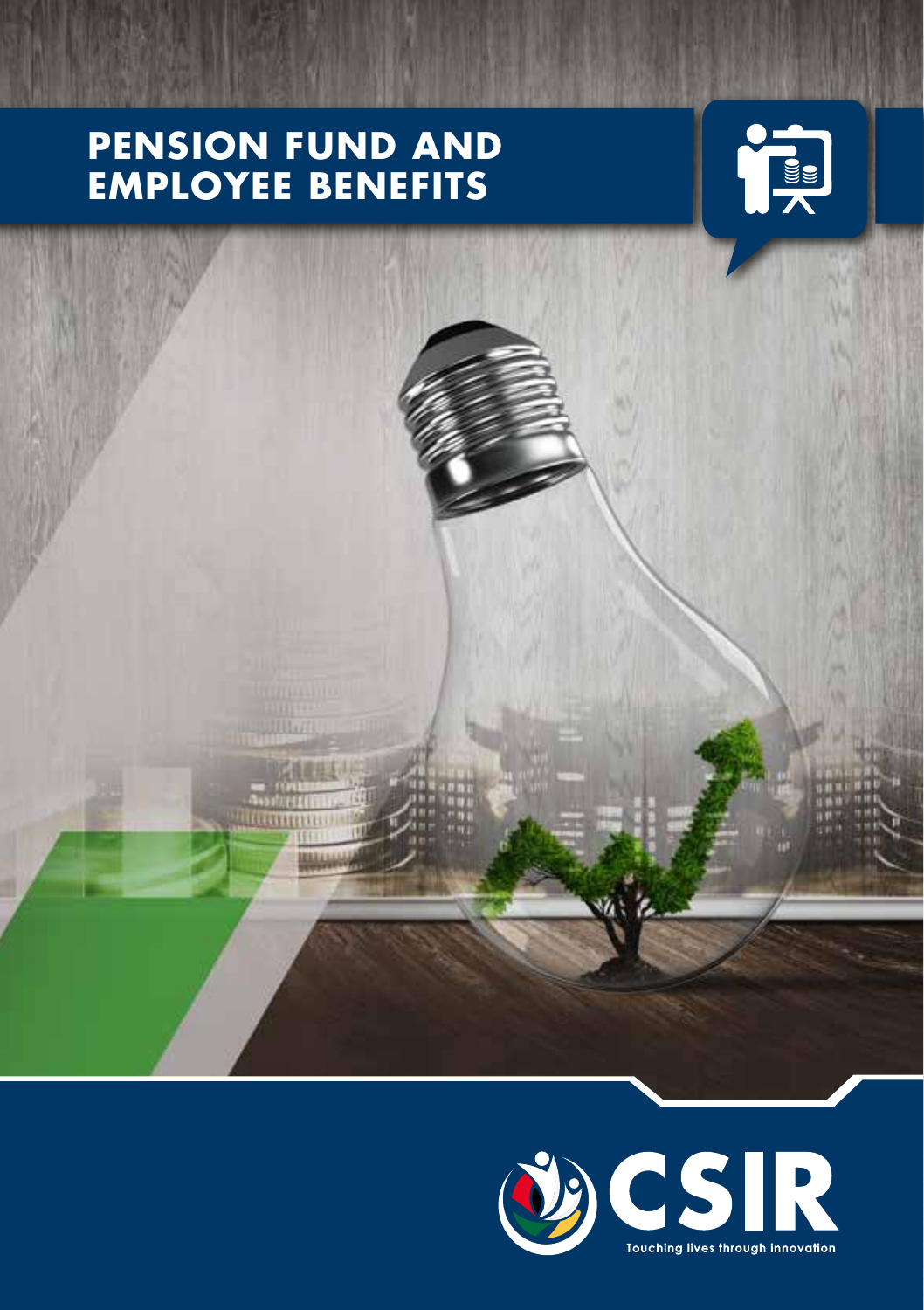

2

## **INTRODUCTION**

The purpose of this member booklet is to provide an overview of the CSIR Pension Fund ("the Fund), and employee benefits. The content in this member booklet is for information purposes and is subject to changes in Fund rules, CSIR Conditions of Service, legislation or relevant policies.

## **PENSION FUND OVERVIEW**

The Fund is registered as a pension fund, in terms of the Pension Funds Act, 1956 (Act 24 of 1956), (the Act) and is a separate legal entity from the CSIR. The Fund is a defined contribution fund.

## **FUND CONTRIBUTIONS AND CALCULATION OF BENEFIT**

### **Pension Fund Contribution**

The industry norm for retirement planning for a 40-year working life is to contribute at least 15% of total guaranteed salary package towards a pension fund. Therefore, all new employees default to a 15% pension fund contribution on appointment.

According to the rules of the Fund, members are permitted to contribute from a minimum of 2.5% up to a maximum of 27.5% of their total guaranteed salary package on a monthly basis. The rules also make provision for additional voluntary contributions and the monthly increase of contributions.

**Transfer from a previous retirement fund** A new member may transfer their retirement benefit to the Fund.